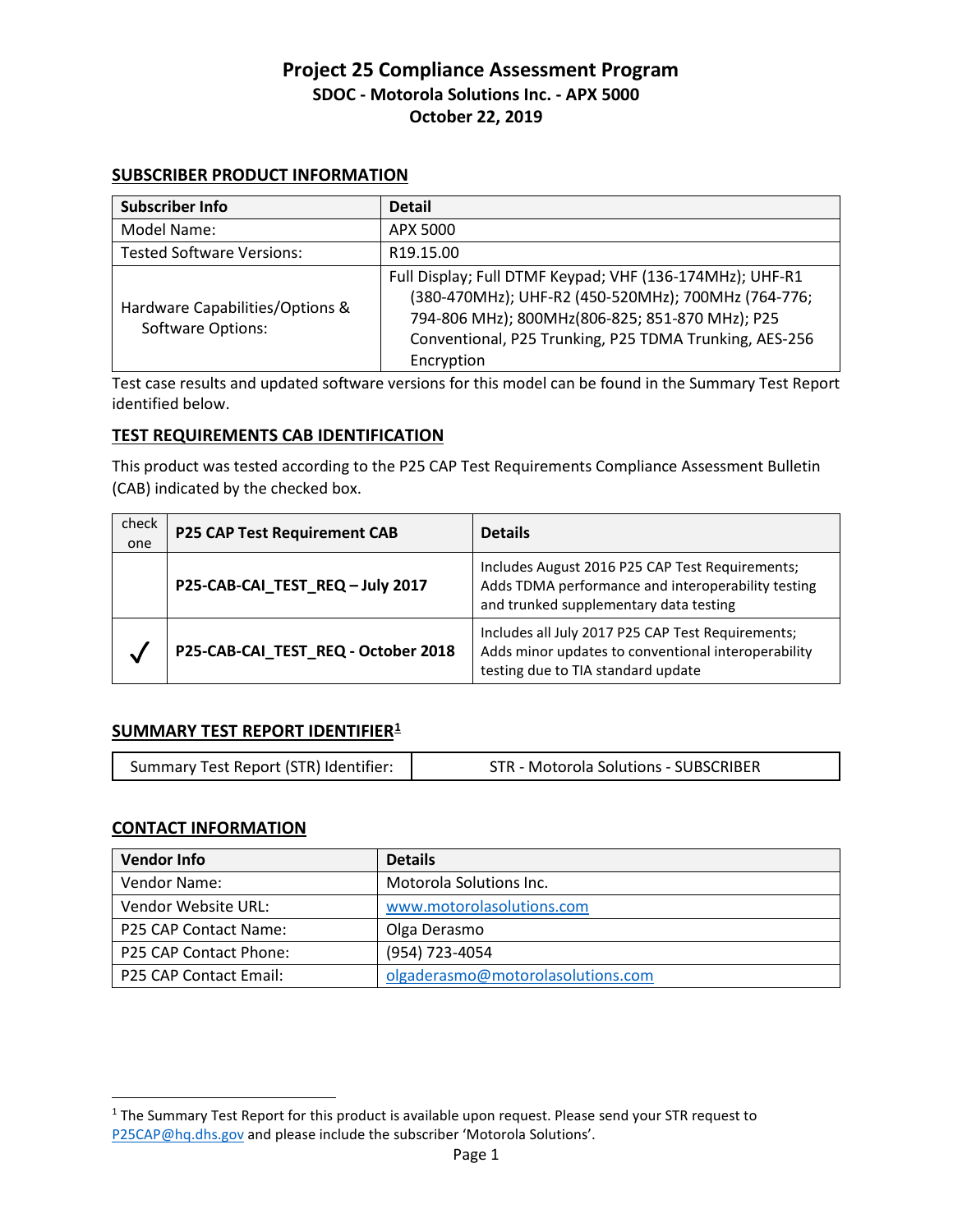# **ENCRYPTION STATEMENT**

 This product complies with the P25 CAP Encryption Requirements CAB (P25-CAB-ENC\_REQ). The checked box indicates how the product was tested.

| Tested with the AES 256 encryption algorithm and shall be available with AES 256 encryption at a<br>minimum or without any encryption of any type. |
|----------------------------------------------------------------------------------------------------------------------------------------------------|
| Tested without the AES 256 encryption algorithm and shall only be available without any<br>encryption of any type.                                 |

# **CONVENTIONAL PERFORMANCE**

 except for those requirements identified below under Unsupported or Failed Requirements. The Subscriber product has been tested for Conventional Performance. All requirements were passed

# P25 CAP Conventional Performance Testing Coverage

 Adjacent Channel Rejection, Offset Adjacent Channel Rejection, Co-Channel Rejection, Spurious Receiver Tests: Reference Sensitivity, Faded Reference Sensitivity, Signal Delay Spread Capability, Response Rejection, Intermodulation Rejection, Signal Displacement Bandwidth, Late Entry Unsquelch Delay, and Receiver Throughput Delay.

 Encoder Attack Time, Transmitter Throughput Delay, Frequency Deviation for C4FM, and Modulation Transmitter Tests: Unwanted Emissions (Adjacent Channel Power Ratio), Transmitter Power and Fidelity, Transient Frequency Behavior.

# Unsupported or Failed Requirements

1. None

# **TRUNKING PERFORMANCE - FDMA**

 passed except for those requirements identified below under Unsupported or Failed Requirements. The Subscriber product has been tested for Trunking Performance - FDMA. All requirements were

# P25 CAP FDMA Trunking Performance Testing Coverage

 Adjacent Channel Rejection, Offset Adjacent Channel Rejection, Co-Channel Rejection, Spurious Receiver Tests: Reference Sensitivity, Faded Reference Sensitivity, Signal Delay Spread Capability, Response Rejection, Intermodulation Rejection, and Signal Displacement Bandwidth.

 Transmitter Tests: Unwanted Emissions (Adjacent Channel Power Ratio), Power Attack time, Encoder Attack Time, Transmitter Throughput Delay, Frequency Deviation for C4FM, and Modulation Fidelity, Transient Frequency Behavior.

Transient Frequency Behavior.<br><u>Trunked Tests</u>: Trunking Control Channel Slot Times, Trunking Request Time, and Transmitter Time to Key on a Traffic Channel.

# Unsupported or Failed Requirements

1. None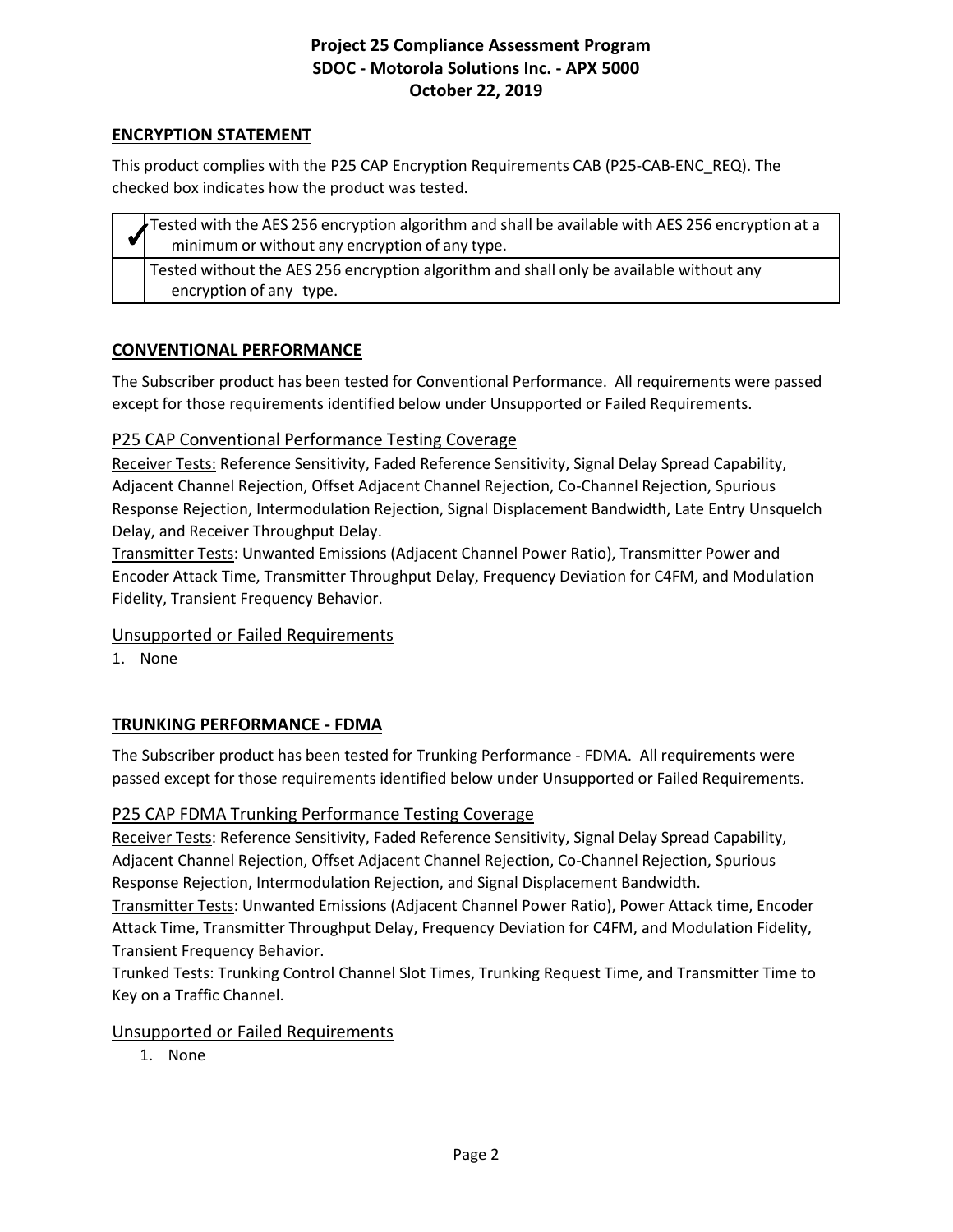# **TRUNKING PERFORMANCE - TDMA**

 passed except for those requirements identified below under Unsupported or Failed Requirements. The Subscriber product has been tested for Trunking Performance - TDMA. All requirements were

# P25 CAP TDMA Trunking Performance Testing Coverage

 Adjacent Channel Rejection, Offset Adjacent Channel Rejection, Co-Channel Rejection, Spurious Receiver Tests: Reference Sensitivity, Faded Reference Sensitivity, Signal Delay Spread Capability, Response Rejection, Intermodulation Rejection, and Signal Displacement Bandwidth. Transmitter Tests: Unwanted Emissions (Adjacent Channel Power Ratio), Frequency Deviation for H-CPM, Modulation Fidelity, Symbol Rate Accuracy, H-CPM Logical Channel Power measurements, and H-CPM Channel Time Alignment.

# Unsupported or Failed Requirements

1. None

# **CONVENTIONAL DIRECT MODE INTEROPERABILITY**

 The Subscriber product has been tested for Conventional Direct Mode Interoperability. All test cases were passed except for those test cases identified below under Unsupported or Failed Test Cases. Test cases that passed but require specific, sometimes optional, product capabilities are also identified below.

# P25 CAP Direct Mode Interoperability Testing Coverage

Network Access Code (NAC) Operation, Group Voice Call, Emergency Call, Unit-to-Unit Voice Call, Encryption, Call Alert, Radio Check, Message Update, Status Update, Status Query, and Radio Unit Monitor.

# Unsupported or Failed Test Cases

 1. Radio Check (Test Cases 2.3.2.4.1, 2.3.2.4.2), Message Update (2.3.3.4.1, 2.3.3.4.2), Status Update 2.3.6.4.3, 2.3.6.4.4) are unsupported. (2.3.4.4.1, 2.3.4.4.2), Status Query (2.3.5.3.1, 2.3.5.3.2), Radio Unit Monitor (2.3.6.4.1, 2.3.6.4.2,

# 2.3.6.4.3, 2.3.6.4.4) are unsupported. Optional Product Capabilities Required to Pass Test Cases

 and ID display capability is required. 1. In order to pass the Unit-to-Unit Voice Call and Call Alert test cases, a subscriber with DTMF keypad

# **CONVENTIONAL REPEAT MODE INTEROPERABILITY**

The Subscriber product has been tested for Conventional Repeat Mode Interoperability. All test cases were passed except for those test cases identified below under Unsupported or Failed Test Cases. Test cases that passed but require specific, sometimes optional, product capabilities are also identified below.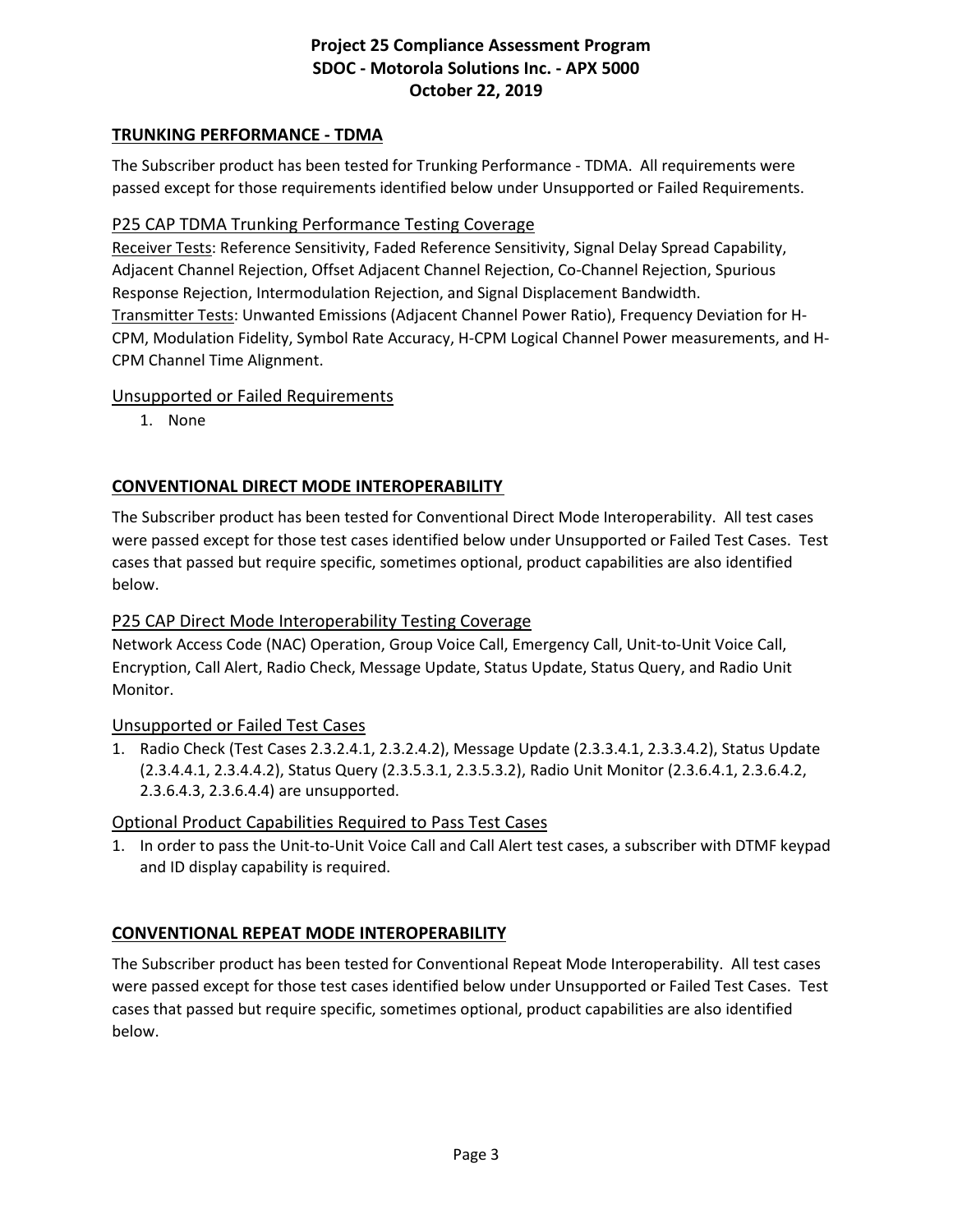# P25 CAP Repeat Mode Interoperability Testing Coverage

Network Access Code (NAC) Operation, Group Voice Call, Emergency Call, Unit-to-Unit Voice Call, Encryption, Call Alert, Radio Check, Message Update, Status Update, Status Query, and Radio Unit Monitor.

#### Unsupported or Failed Test Cases

 2.5.4.4.3), Status Query (2.5.5.4.1), Radio Unit Monitor (2.5.6.4.1, 2.5.6.4.3) are unsupported. 1. Radio Check (Test Case 2.5.2.4.1), Message Update (2.5.3.4.1, 2.5.3.4.3), Status Update (2.5.4.4.1,

# Optional Product Capabilities Required to Pass Test Cases

 and ID display capability is required. 1. In order to pass the Unit-to-Unit Voice Call and Call Alert test cases, a subscriber with DTMF keypad

# **CONVENTIONAL REPEAT MODE with DISPATCH MONITORING CONSOLE INTEROPERABILITY**

 Unsupported or Failed Test Cases. Test cases that passed but require specific, sometimes optional, The Subscriber product has been tested for Conventional Repeat Mode with Dispatch Monitoring Console Interoperability. All test cases were passed except for those test cases identified below under product capabilities are also identified below.

#### P25 CAP Repeat Mode Interoperability Testing Coverage

 Group Voice Call, Emergency Call, All Call, Unit-to-Unit Voice Call, Encryption, Emergency Alarm, Call Alert, Radio Check, Radio Unit Inhibit/Uninhibit, Message Update, Status Update, Status Query, and Radio Unit Monitor.

#### Unsupported or Failed Test Cases

 1. Message Update (Test Cases 2.7.6.4.1, 2.7.6.4.2, 2.7.6.4.3), Status Update (2.7.7.4.1), Radio Unit Monitor (2.7.9.4.2) are unsupported.

# Optional Product Capabilities Required to Pass Test Cases

 subscriber with DTMF keypad and ID display capability is required. 1. In order to pass the Unit-to-Unit Voice Call, Call Alert and Status Update test case (2.7.7.4.2), a

# **TRUNKED SUBSCRIBER UNIT INTEROPERABILITY – FDMA**

 except for those test cases identified below under Unsupported or Failed Test Cases. Test cases that passed but require specific, sometimes optional, product capabilities are also identified below. The Subscriber product has been tested for Trunked Interoperability - FDMA. All test cases were passed

# P25 CAP FDMA Trunked Interoperability Testing Coverage

 Full Registration, Group Voice Call, Unit to Unit Voice Call, Broadcast Voice Call, Affiliation, Announcement Group Call, Emergency Alarm, Emergency Group Call, Encryption, Intra-Location Registration Area Roaming, Deregistration, System Call, Call Alert, Short Message, Status Query, Status Update, Radio Unit Monitoring, Radio Unit Disable/Re-Enable, and Radio Check.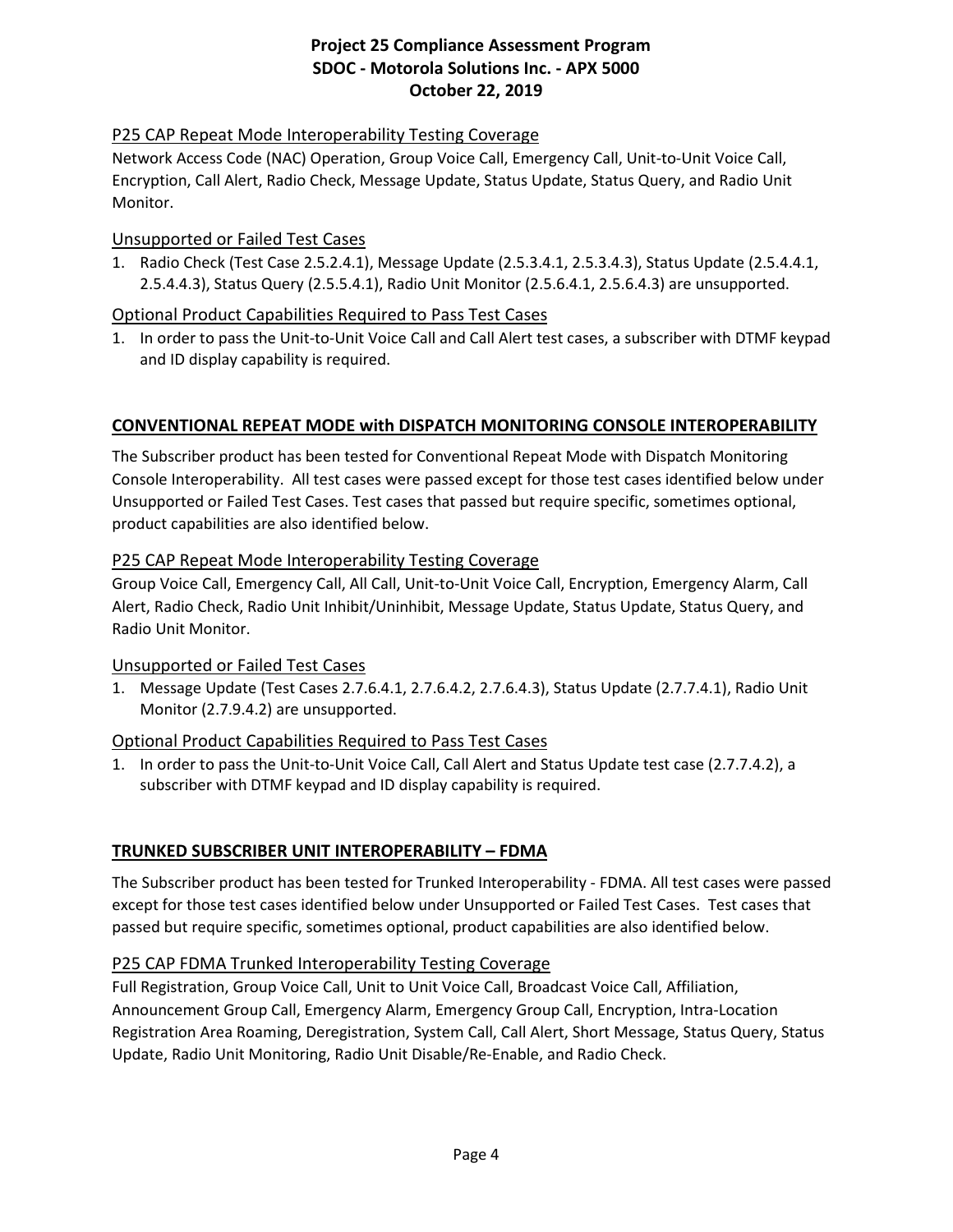# Unsupported or Failed Test Cases

1. Short Message (Test Case 2.2.16.4.1), Radio Unit Monitor Individual Silent/Non-Silent (2.2.19.4.1, 2.2.19.4.2), unit-to-unit calls for Inter-WACN roaming and Radio Unit Monitor Group (2.2.19.4.3, 2.2.19.4.4) for Inter-System and Inter-WACN, Unit-to-Unit Call Queued with Target Availability Check – Traffic Channel Assignment Before Target Availability Check (test case 2.2.3.4.4) are unsupported.

# Optional Product Capabilities Required to Pass Test Cases

1. In order to pass the Unit-to-Unit Voice Call, Call Alert and Status Update test cases, a subscriber with DTMF keypad and ID display capability is required.

# **TRUNKED SUBSCRIBER UNIT INTEROPERABILITY – TDMA**

 except for those test cases identified below under Unsupported or Failed Test Cases. Test cases that passed but require specific, sometimes optional, product capabilities are also identified below. The Subscriber product has been tested for Trunked Interoperability - TDMA. All test cases were passed

# P25 CAP TDMA Trunked Interoperability Testing Coverage

Registration, Group Voice Call, Unit-to-Unit Voice Call, Broadcast Call, Announcement Group Call, Emergency Group Call, Encryption Group Call, System Call, Radio Unit Monitoring, and Transmitting Subscriber Forced Preemption.

#### Unsupported or Failed Test Cases

 Unit-to-Unit Test Cases 4, 5, 6, System Call for Inter-System and Inter-WACN, Unit-to-Unit Call 1. Short Message, Radio Unit Monitor Individual (Test Cases 2.2.19.4.1, 2.2.19.4.2), Radio Unit Monitor Group (2.2.19.4.3, 2.2.19.4.4) Inter-WACN, SU Forced Audio Preemption (Test Case 2.2.26.4.1), Queued with Target Availability Check – Traffic Channel Assignment Before Target Availability Check (test case 2.2.3.4.4) are unsupported.

# Optional Product Capabilities Required to Pass Test Cases

DTMF keypad and ID display capability is required. 1. In order to pass the Unit-to-Unit Voice Call, Call Alert and Status Update test cases, a subscriber with DTMF keypad and ID display capability is required.<br>Page 5